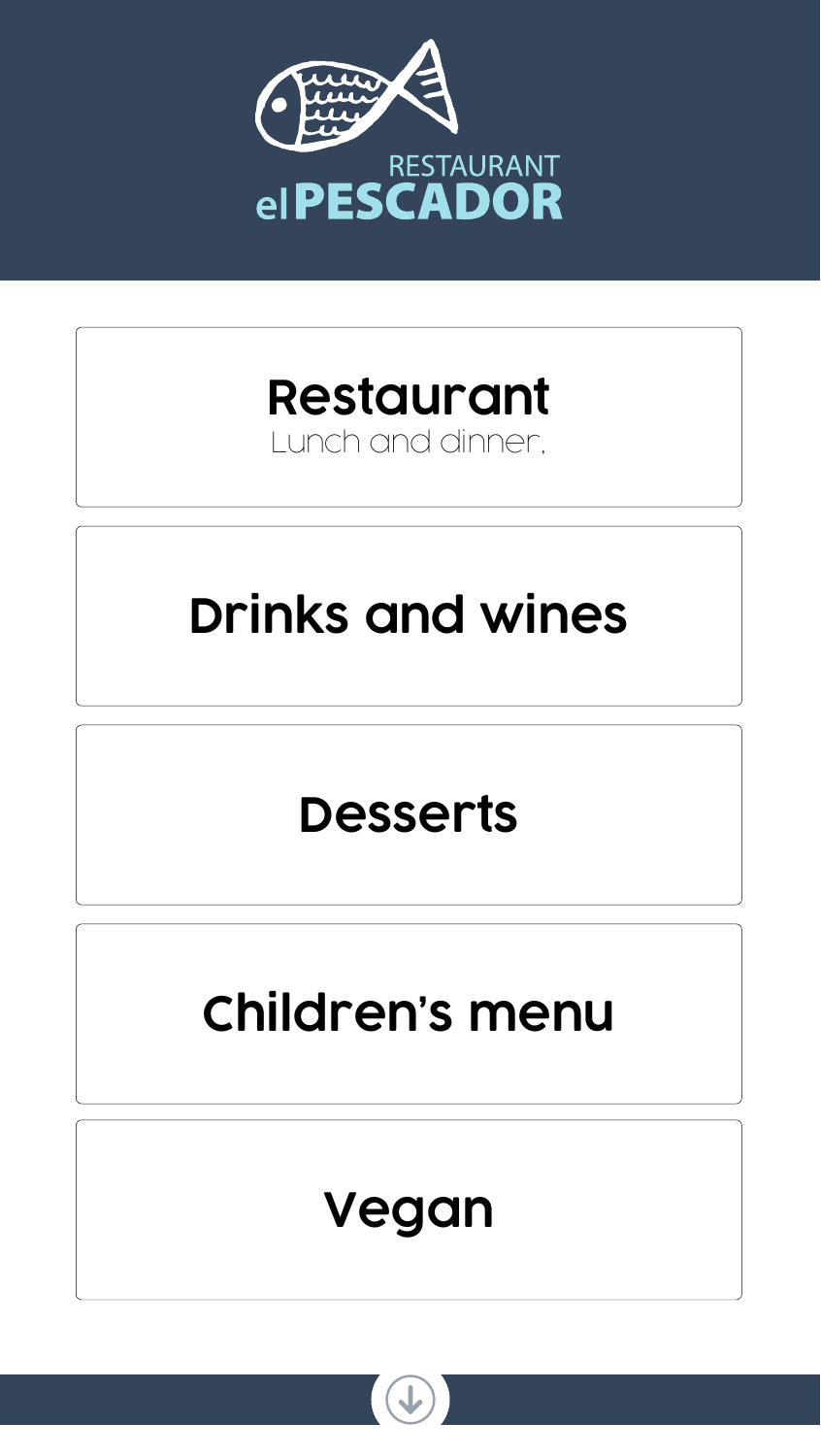**TROUT CAVIAR AND MANDARIN VINAIGRETTE** *13,90 €*

**TOMATO SALAD, SPRING ONION, KALAMATA OLIVES AND PESTO** *10,70 €*







<span id="page-1-0"></span>



| <b>SCRAMBLED EGGS WITH HAM AND</b><br><b>CHIPS</b><br>11,20 €                                                   | <b>HAKE SUPREME IN GREEN SAUCE</b><br><b>WITH RED PRAWNS AND CLAMS</b><br>14,10 €                       | <b>GRILLED BEEF FILLET</b><br>$23,90 \t€$                               |
|-----------------------------------------------------------------------------------------------------------------|---------------------------------------------------------------------------------------------------------|-------------------------------------------------------------------------|
| <b>GRILLED VEGETABLES AND</b><br><b>ESCALIVADA (ROASTED RED)</b><br><b>PEPPERS AND AUBERGINE)</b><br>$9,50 \in$ | <b>GRILLED RED PRAWNS (6 U.)</b><br>17,40 €                                                             | <b>LAMB SHOULDER BAKED AT LOW</b><br><b>TEMPERATURE</b><br>20,70 €      |
| <b>RED TUNA TARTARE WITH AVOCADO</b><br>18,80 €                                                                 | FILLET OF TURBOT WITH BAKED<br><b>POTATO AND GARLIC GARLIC ORIO</b><br>17,90 €                          | <b>SAUCES:</b>                                                          |
| <b>TOMATO SALAD WITH TUNA</b><br><b>VENTRESCA AND TENDER ONION</b><br>10,70 €                                   | <b>FRIED COD WITH PIPERRADA AND</b><br><b>SUN-DRIED TOMATOES</b><br>16,80 €                             | <b>PRIORAT RED WINE</b><br><b>BLUE CHEESE</b>                           |
| <b>HOMEMADE BOLETUS CROQUETTES</b><br><b>WITH VEGETABLE CHIPS</b><br>8,20 $\pounds$                             | <b>GRILLED SQUID WITH 'ALL I OLI'</b><br>17,50 €                                                        |                                                                         |
| <b>FREE-RANGE CHICKEN FINGERS</b><br><b>WITH CHEESE SAUCE</b><br>10,90 €                                        | <b>GRILLED WILD LOBSTER</b><br>45,00 €<br><b>WHOLE SQUID ANDALUSIAN STYLE</b><br><b>WITH VEGETABLES</b> |                                                                         |
| <b>PRAWNS 'LOLLIPOPS' WITH</b><br><b>TERIYAKI SAUCE</b><br>15,20 €                                              | 17,50 €<br><b>MELLOW RICE WITH MONKFISH AND</b><br><b>RED PRAWNS</b>                                    | <b>ASSORTMENT OF</b><br><b>BREADS</b>                                   |
| <b>DELTA ROCK MUSSELS WITH</b><br><b>SEAFOOD SAUCE</b><br>11,00 €                                               | 17,90 €<br><b>MELLOW RICE WITH BLUE CRAB</b><br><b>FROM LA RÁPITA</b><br>16,90 €                        | <b>BREAD</b><br>1,00 €                                                  |
| <b>MARINATED SALMON SALAD,</b><br><b>AVOCADO AND MANGO</b><br><b>VINAIGRETTE</b><br>10,90 €                     | <b>RIGATONE WITH PRAWNS AND</b><br><b>MUSSELS MARINARA STYLE</b><br>12,40 €                             | <b>GLUTEN-FREE BREAD</b><br>1,00 €<br><b>GARLIC BREAD</b><br>$1,00 \t∈$ |
| <b>PRAWN CARPACCIO CAKE WITH</b><br>TDOUT CAVIAD AND MANDADIN                                                   |                                                                                                         |                                                                         |

**IF YOU HAVE ANY FOOD ALLERGY PLEASE ASK OUR STAFF**



 **OPTIONAL GLUTEN FREE, PLEASE ASK OUR STAFF**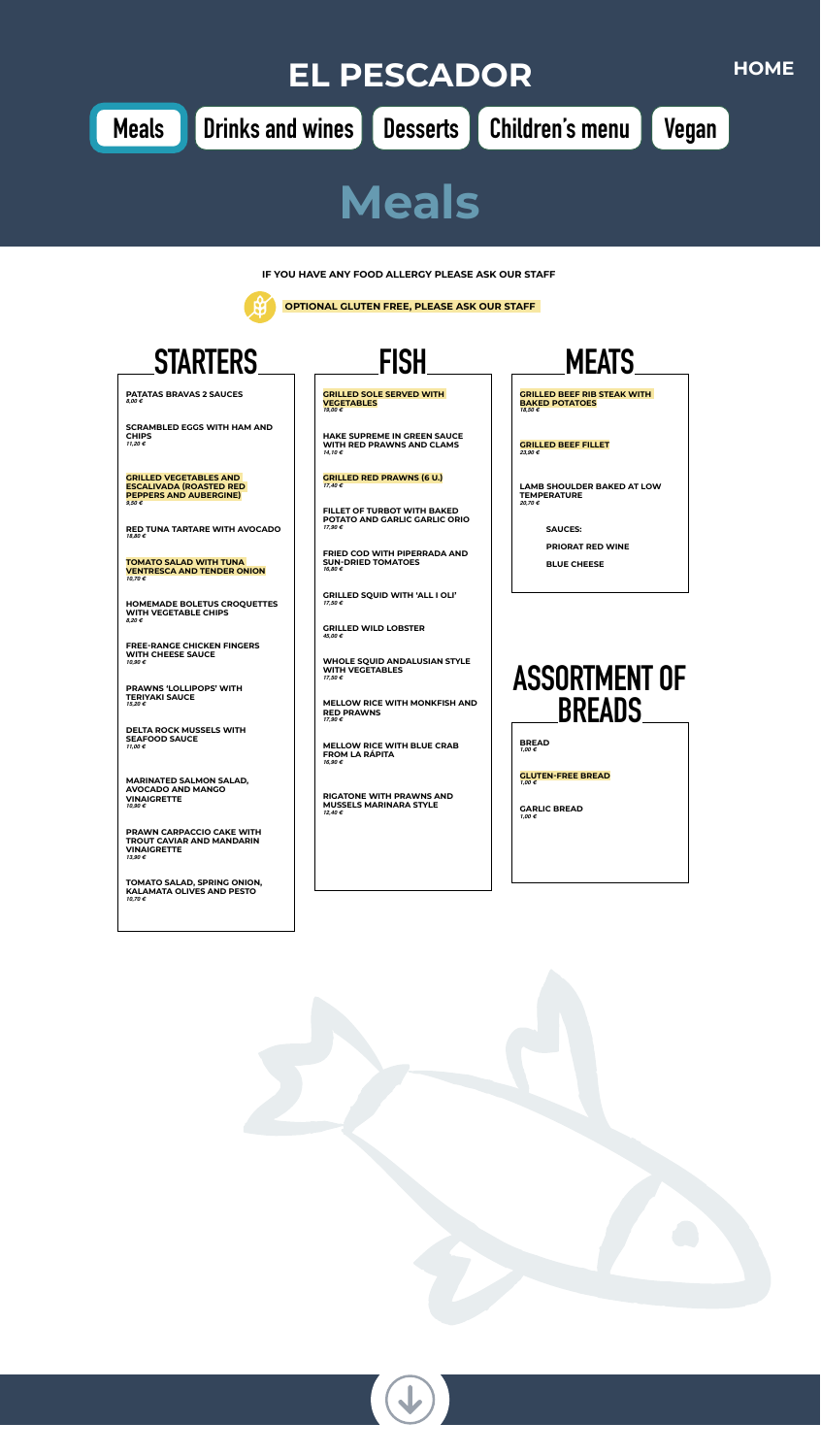### **EL PESCADOR [HOME](#page-0-0)**

## <span id="page-2-0"></span>**[Meals](#page-1-0) Drinks and wines [Desserts](#page-3-0) [Children's menu](#page-4-0) [Vegan](#page-5-0)**

**BOLET RESERVA** *15,80 € Brut nature macabeu, xarel·lo, parellada*

**ANNA DE CODORNIU BENJAMIN (22CL)** *7,30 € Chardonnay, parellada, xarel·lomacabeu*

**ANNA DE CODORNIU RESERVA CHARDONNAY** *16,30 € Parellada, xarel·lomacabeu*

**COQUET BRUT NATURE MACABEU** *20,20 € Xarel·lo, parellada*

**ROSAT TREPAT BRUT RESERVA** *15,70 € Trepat*

**MOET CHANDON BRUT IMPERIAL CHAMPAGNE PINOT NOIR** *42,00 € Pinot meunier, chardonnay*

**BRUT IMPERIAL GRAMONA** *22,60 € Xarel·lo, Macabeu, Chardonnay, Parellada*

**VIÑA SOL 3/8** *7,30 € Chardonnay D.O.Catalunya*

**BANCAL DEL BOSC BLANC** *16,20 € Garnatxa blanca D.O.Montsant*

**VESPRES BLANC** *16,30€ Garnatxa blanca D.O.Montsant*

**LES BRUGUERES** *20,80 € Garnatxa blanca D.O.Q. Priorat*

**ENATE** *15,60 € Gewürztraminer D.O.Somontano* 

**CHARDONNAY** *14,20 € Chardonnay D.O.Tarragona* 

**AUCALÀ BLANC** *15,10 € Garnatxa blanca D.O.Terra alta*

**PETIT CAUS BLANC** *14,10 € Xarel·lo, macabeu,chardonnay, moscatell, chenín blanc, parellada D.O.Penedès*

**GESSAMÍ** *15,60 € Sauvignon blanc, muscat, moscatell de frontignon, gewürztraminer, moscatell*  d'alexandria *D.O.Penedès*

**GOTIM BLANC** *13,20 € Macabeu, sauvignon blanc D.O.Costers del segre*

**ABADÍA SAN CAMPIO** *18,20 €*

*Albariño D.O.Rias baixas* 

#### **ABADÍA SAN CAMPIO 3/8** *9,80 €*

*Albariño D.O.Rias baixas* 

#### **FENOMENAL**

*14,00 € Verdejo D.O.rueda*

**SOLIMAR** *10,80 €* Macabeu, muscat d'alexandria, sauvignon blanc *D.O.Tarragona*

#### **OSTATUM** *14,00 €*

*Acabeu, malvasia D.O.CA. Rioja*

#### **EL PERRO VERDE** *15,20 € Verdejo D.O.RUEDA*

**DE CASTA GARNATXA** 

**NEGRA** *11,90 € Samsó D.O.Catalunya*

#### **DE CASTA 3/8 GARNATXA NEGRA** *6,70 €*



*Samsó D.O.Catalunya*

**OCTUBRE ROSAT SAMSÓ** *14,00 € Garnatxa negra D.O.Montsant* 

**SOLIMAR MERLOT** *10,80 € Ull de llebre, garnatxa D.O.Tarragona*

**BÀRBARA FORÉS ROSAT SIRÀ, SAMSÓ** *14,40 € Garnatxa negra D.O.Terra alta*

**SINDICAT DE LA FIGUERA** *14,60 € Garnatxa D.O.Montsant* 

**MOUSTILLANT ROSAT BRUT SIRÀ** *13,50 €*

*Merlot D.O.Penedès* **CUNE CRIANZA 3/8** *8,30 € Ull de llebre, Garnatxa Negra, Samsó D.O.Ca. Rioja*

**ELS PICS** *20,10 € Cabernet Sauvignon, Garnatxa Negra, Sirà, Samsó D.O.Q. Priorat*

**SOLIMAR** *11,20 € Cabernet Sauvignon , Merlot D.O.Tarragona*

**L'ARLEQUÍ** *16,80 € Cabernet Sauvignon, Merlot, carinyena, sirà D.O.Tarragona*

**L'HERAVI SELECCIÓ** *16,70 € Samsó, garnatxa negra, sirà D.O.Montsant*

**SERÈ** *13,70 € Garnatxa Negra D.O.Montsant*

**COLORS** *16,00 € Cabernet Sauvignon, Garnatxa, Merlot D.O.Costers del Segre*

**LA MONTESA** *18,50 € Garnatxa Negra, Ull de llebre, Samsó D.O.Ca. Rioja*

**SEMELE** *16,30 € Merlot, Ull de llebre D.O.Ribera del Duero*

### **WHITE WINE ROSÉ WINES RED WINES CAVA**

# **Drinks and wines**

### **COCKTAILS**

**MOJITO** *7,70 € Rum, sugar, mint and Sprite (soda).*

**MOJITO DE FRESA** *8,00 € Strawberry, rum, sugar, mint and Sprite (soda).*

**MOJITO DE FRUTOS DEL BOSQUE** *8,00 € Berries, rum, sugar, mint and Sprite.*

**MOJITO DE MARACUYÁ** *8,00 € Passion fruit, rum, sugar, mint and soda*

**ROYAL** *8,00 € Rum, lime, sugar, berries and cava (sparkling wine)*

**LOVE ON THE BEACH** *7,60 € Vodka, peach liqueur, cranberry juice and orange juice*

**CAIPIRINYA** *7,60 € Cachaça, brown sugar, lime and Sprite (soda)*

**PIÑA COLADA** *7,60 € Rum, coconut purée and pineapple juice*

**TOM COLLINS PUERTO DE INDIAS** *8,00 € Puerto de Indias Gin, lemon juice, sugar and Sprite (soda)*

**LONG ISLAND** *8,00 € Rum, gin, vodka, tequila, triple sec and cola*

**ALCOHOL-FREE COCKTAIL**

**MOJITO** *6,00 €*

*Sugar, lime, mint, apple juice and Sprite*

**MOJITO FRESA** *6,30 € Strawberry, sugar, lime, mint and Sprite*

**MOJITO FRUTOS DEL BOSQUE** *6,30 € Berries, sugar, lime, mint and Sprite*

**MOJITO MARACUYÁ** *6,30 € Coconut syrup and pineapple juice*

**PIÑA COLADA** *5,20 € Pineapple juice, peach juice, orange juice and a hint of pomegranate*

**SAN FRANCISCO** *5,20 € Pineapple juice, peach juice, orange juice and a hint of pomegranate* 

**PINK PANTHER** *5,20 € Pineapple juice, coconut syrup and strawberry*



**GLASS ESTRELLA** *2,50 €*

**PINT ESTRELLA** *3,50 €*

**ALCOHOL FREE ESTRELLA** *2,70 €*

**GLUTEN FREE ESTRELLA** *3,20 €*

**BUDWEISER** *3,70 €*

**HEINEKEN** *3,70 €*

**MAGNERS** *4,90 €*

**CORONITA** *3,90 €*

**VOLL DAMM** *3,00 €*

**SANGRÍA – GLASS** *3,90 €*

**SANGRÍA - 1L** *13,20 €*

**SANGRÍA MADE WITH CAVA - 1L.** *16,50 €*

**TINTO DE VERANO** *2,90*



**CACAOLAT (CHOCOLATE MILK SHAKE)** *2,90 €*

**SPARKLING WATER** *1,80 €*

**AQUARIUS LEMON** *2,90 €*

**TRINA ORANGE** *2,70 €*

**BAILEYS** *5,30 €*

**TEQUILA JOSÉ CUERVO** *6,60 €*

**PACHARÁN** *4,20 €*

**TÍA MARIA** *5,00 €*

**ORUJO** *4,90 €*

**AMARETTO** *4,10 €*

**LICOR DE ARROZ** *3,90 €*

**LICOR DE MELOCOTÓN** *3,90 €*

**LICOR DE AVELLANA** *3,90 €*

**LICOR DE MANZANA** *3,90 €*

**LIMONCELLO** *5,00 €*







**MACALLAN**

*11,40€*

**KNOCKANDO**

*7,60 €*

**VETERANO**

*4,40 €*

**HENESSY**

*10,30 €*



**WHISKY**

**MALTA**

**BRANDY**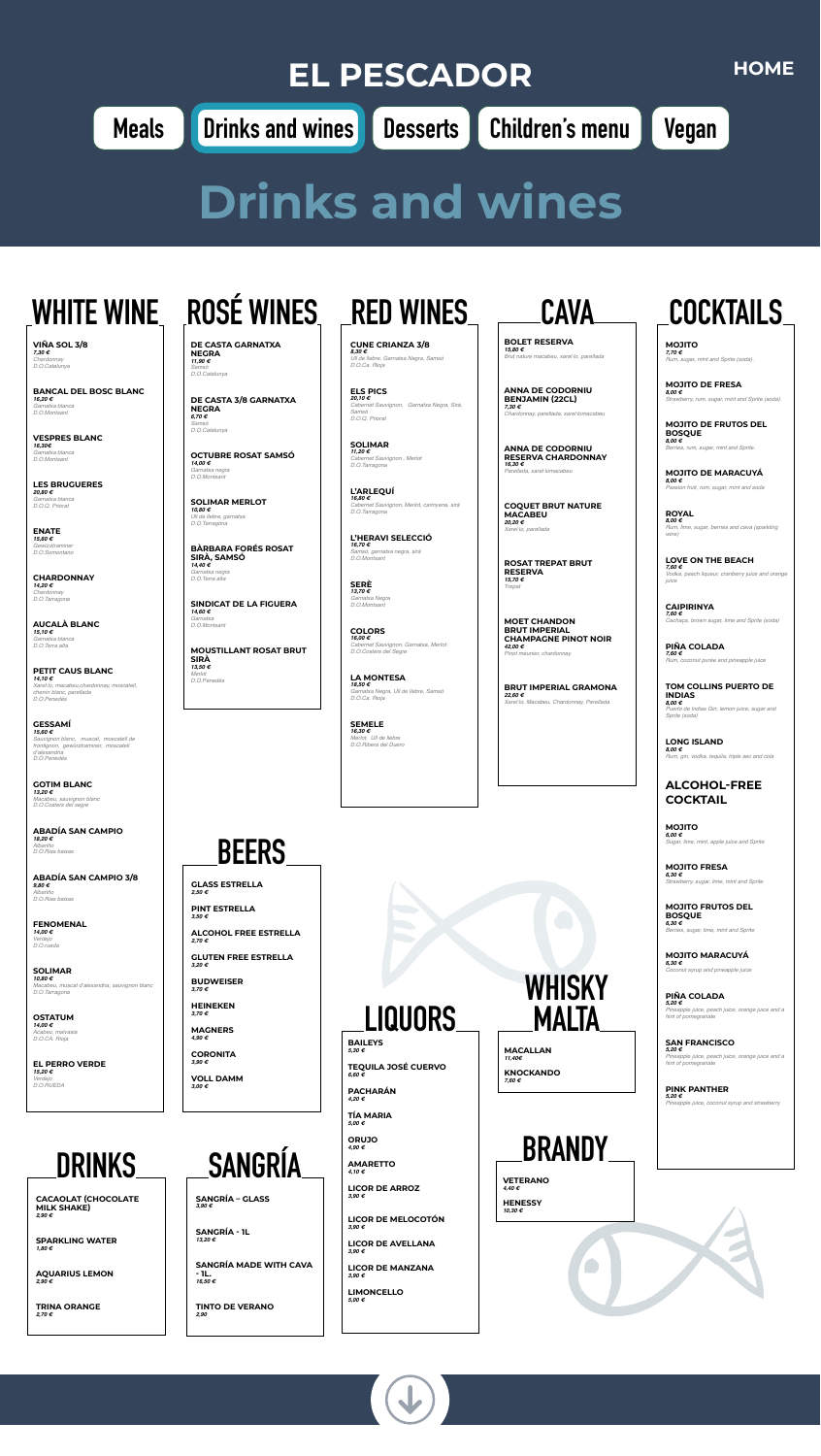**CRÈME BRÜLEE WITH CARQUINYOLIS** *5,90 €*

**SEMIFREDDO OF HAZELNUT PRALINE WITH CRÈME ANGLAISE** *6,10 €*

**CHOCOLATE COULANT WITH VANILLA ICE CREAM** *6,80 €*

<span id="page-3-0"></span>

**CARAMEL COATED FRENCH TOAST WITH CUSTARD** *7,20 €*

**LEMON SORBET** *5,80 €*

**MANGO SORBET** *5,80 €*

**LEMON SORBET WITH CAVA** *6,50 €*

**TIRAMISU WITH CRISPY BISCUIT** *7,50 €*











**IF YOU HAVE ANY FOOD ALLERGY PLEASE ASK OUR STAFF**



 **OPTIONAL GLUTEN FREE, PLEASE ASK OUR STAFF**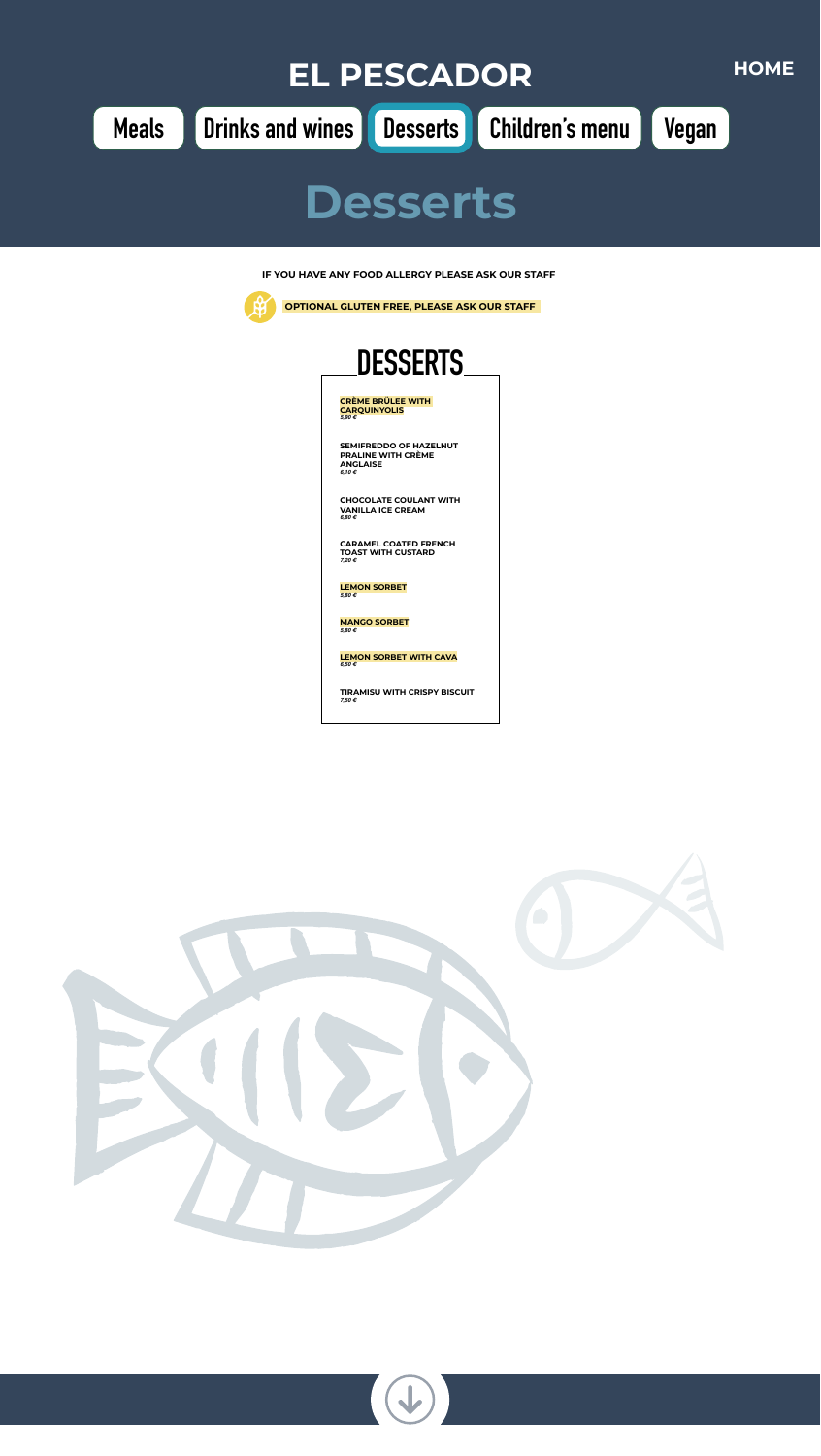**MAIN DISH**

**MENU NUMBER 1 CHICKEN NUGGETS** *7,90 €*

**MENU NUMBER 2 VEAL BURGUER**



*7,90 €*

**MENU NUMBER 3 COATED OR GRILLED CHICKEN ESCALOPE** *7,90 €*

**MENU NUMBER 4 COATED OR GRILLED HAKE FILLET** *7,90 €*

> **MENU NUMBER 5 FRIKANDEL** *7,90 €*

**MENU NUMBER 6 CHICKEN CROQUETTES** *7,90 €*

**MENU NUMBER 7 MACARONI OR SPAGUETTI WITH NAPOLITAN SAUCE** *6,90 €*

### **SIDE DISH**

**ALL MENUS, EXCEPT FOR MENU NUMBER 8, CAN CHOOSE A SIDE DISH: CHIPS, WHITE RICE, WHITE RICE WITH TOMATO SAUCE, WHITE SPAGHETTIS OR SPAGHETTI WITH TOMATO SAUCE.** 

### **DRINKS**

**ALL MENUS CAN CHOOSE A DRINK: JUICE, WATER OR SMALL SOFT DRINK.**

### **DESERTS**

**ALL MENUS CAN CHOOSE A DESSERT: SEASONAL FRUIT, YOGURT OR SMALL SCOOP OF ICE CREAM IN A TUB.**







## **CHILDREN'S MENU**

# <span id="page-4-0"></span>**EL PESCADOR [HOME](#page-0-0) [Meals](#page-1-0) [Drinks and wines](#page-2-0) [Desserts](#page-3-0) Children's menu [Vegan](#page-5-0)**

## **Children's menu**